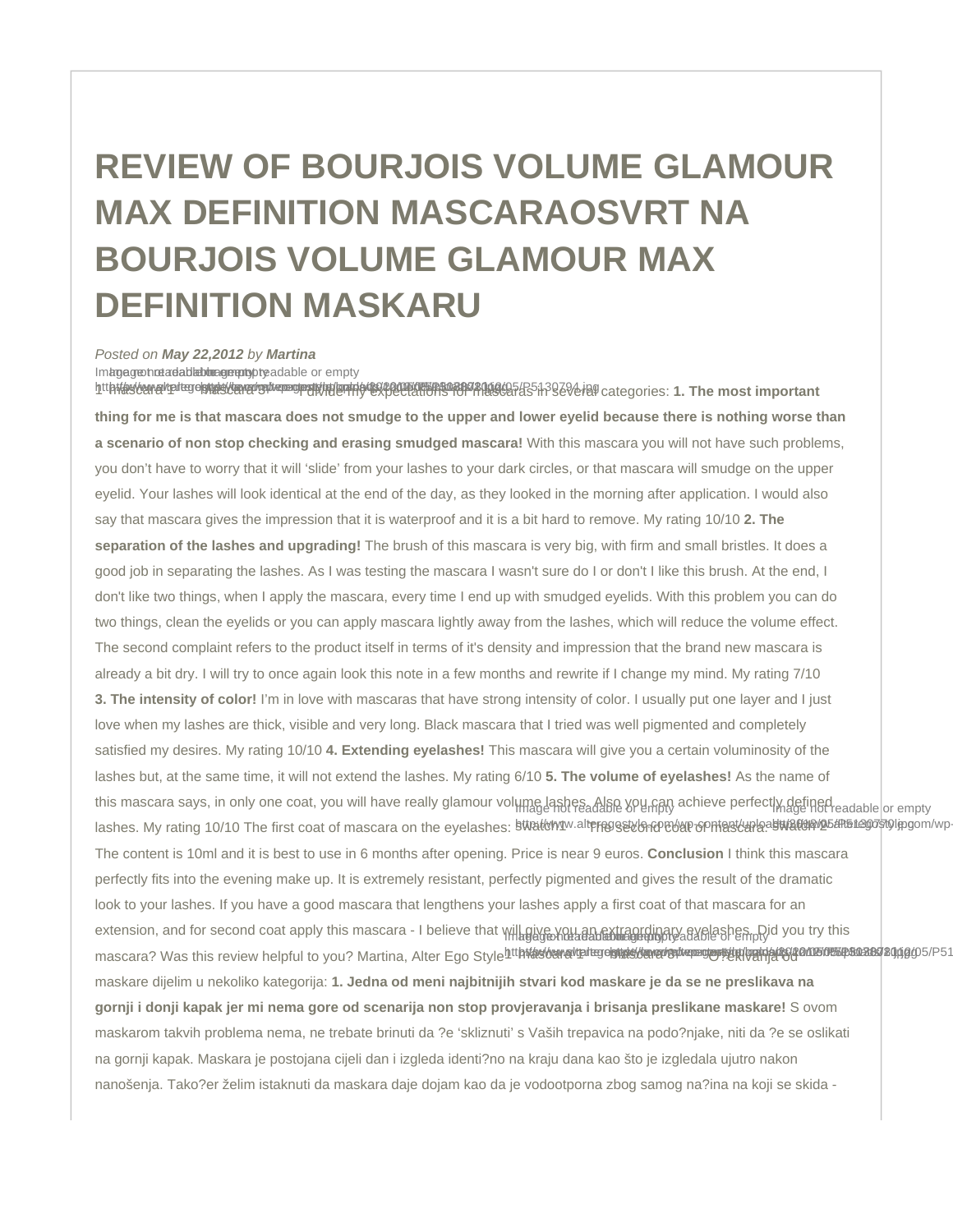dosta teže od drugih ne vodootpornih maskara. Moja ocjena 10/10 2. Razdvajanje trepavica, slojevitost i nadogradnja! ?etkica ove maskare je dosta velika, s ?vrstim i malim dla?icama, te ?ini dobar posao u razdvajanju trepavica. Dok sam testirala maskaru nikako se nisam mogla odlu?iti da li ju zapravo volim ili ne. Na kraju, želim istaknuti dvije stvari koje su me zasmetale. Nanose?i maskaru, svaki put ona bi se razmuljala svuda po kapcima zbog velike ?etkice. Taj problem možete popraviti na dva na?ina - štapi?em za uši o?istite mrlje, koje zaista idu lako dolje bez ikakvog dodatnog sredstva za skidanje šminke, ili možete nanositi naskaru lagano prislonjenu na trepavice, ?ime ?ete smanjiti postizanje glamuroznog volumena. Drugi prigovor se odnosi na sam proizvod u pogledu gusto?e i toga da nova maskara djeluje ve? s prvim otvaranjem napola suha. Pokušati ?u još jednom pogledati ovaj osvrt kroz par mjeseci i napisati da li ?e se korištenjem brzo sušiti i koliko ?e dugo trajati. Moja ocjena 7/10 3. Intenzitet boje! Volim da je maskara intenzivne boje iz razloga što naj?eš?e stavljam jedan sloj i što jednostavno volim guste, uo?ljive i duge trepavice. Crna maskara koju sam probala je dobro pigmentirana i zadovoljava u potpunosti mojim prohtjevima. Moja ocjena 10/10 4. Produljenje trepavica! Ova maskara nije stvorena da produlji Vaše trepavice. One se ne?e doimati kratkim niti ?e se prividno smanjiti, ve? samo ne?ete imati onaj dojam duuuuugih trepavica. Moja ocjena 6/10 5. Gusto?a trepavica! DA, kao što i samo ime maskare kaže ona je stvorena da Vam pruži glamuroznu gusto?u trepavica. Moja ocjena 10/10 Prvi nanos maskare na trepavice: swatch1

Drugi nanos maskare:

Image not readable or empty <http://www.alteregostyle.com/wp-content/uploads/2012/05/P5130770.jpg>

swatch 2